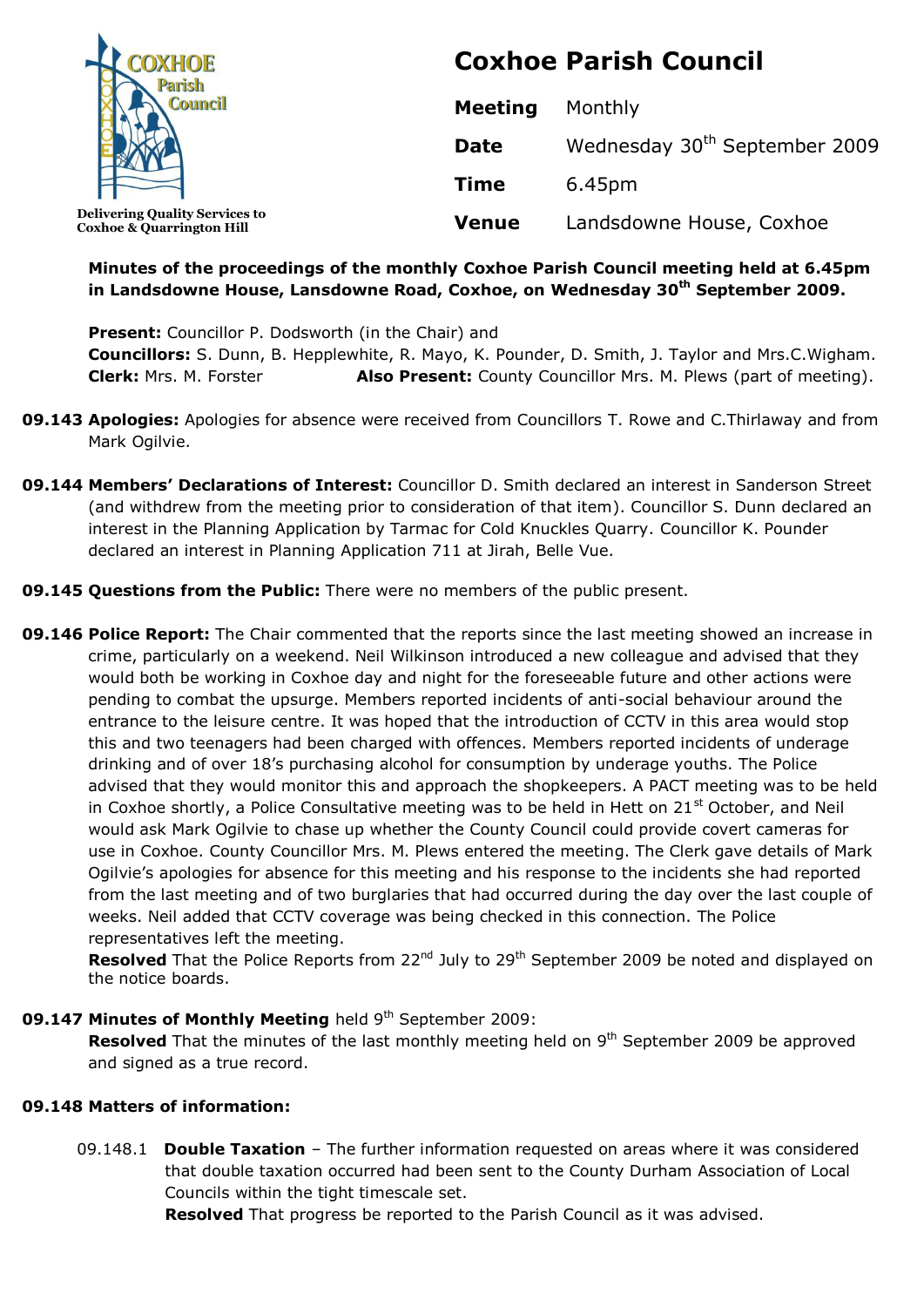- 09.148.2 **Speed Visors** At the last meeting Members had advised that there was no reason that the Quarrington Hill speed visors could not become operational and asked that the Clerk email the Acting Head of Highways and the North Area Road Safety Advisor at the County Council accordingly and state that the Parish Council remained concerned at the location of the Coxhoe unit and the time taken for installation. On checking the files, however, it appeared that there was an outstanding issue at Quarrington Hill that required checks to be made of the County Council that planning constraints had been checked out and to respond to a resident who had raised concerns. A Councillor had requested that a site visit be held to bring the Coxhoe issue to a conclusion. A Member added that power had been installed at the visor near the Fish Shop in Coxhoe so that must be ready for installation. **Resolved** That the Clerk email the County Council to request: i) that the visors at Coxhoe and Quarrington Hill where there were no outstanding issues be connected; (ii) that the County Council confirm that all potential issues including any planning constraints had been checked and there were no outstanding issues in connection with the second pole at Quarrington Hill; and (iii) that a site visit be held at the second site in Coxhoe involving two Parish Councillors (including Councillor Pounder who had attended the original site visits), the Parish Clerk, County Councillor Morgan and appropriate County Council officers, to resolve any outstanding matters in connection with the siting of the second pole.
- 09.148.3 **Photocopying and Printing of Coxhoe Chronicle and Quarrington Hill Newsletter** Some responses were still awaited from companies who had been contacted to provide estimates for the printing of newsletters. These would be chased up in order that the "like for like" comparison exercise may be undertaken. A Member commented that the time taken to monitor the printing of newsletters was a factor if this was to be provided inhouse.

**Resolved** That further quotes be obtained (including one from Coronation Press and the one being sought by the Chairman of the Parish Council) and all quotes be analysed and reported to a future meeting of the Parish Council in order that a decision may be made on the most cost effective and practical way of providing these services.

- 09.148.4 **Clocks Remedial Work** Information had been requested regarding the alternative service provider to enable a comparison to be undertaken. The Clerk would chase progress on this matter or carry out further research if the information was not received shortly. **Resolved** That further information be submitted to the Parish Council as it was received.
- 09.148.5 **Sanderson Street** The Clerk had updated residents of progress made and advised the contractor of the area of land referred to as not being cut in the churchyard behind Sanderson Street. He had advised that the area was boggy, edges were left to the end of the season when the rest of the work slowed, and that he would cut this at his next visit. **Resolved** That the information be noted.
- 09.148.6 **Parson's Walk** A Member commented that nettles were large again. County Councillor Mrs. Plews advised that she had reported this area previously, would monitor it and raise it with the appropriate County Council Director if there continued to be a problem. **Resolved** That County Councillor Mrs. Plews ensure appropriate action was taken in this area.
- 09.148.7 **Parking at The Avenue** Progress had been chased with the North Area Road Safety Advisor at the County Council and updates provided to the two residents who had raised this matter and the Police who had advised that they were monitoring this and bollards would greatly help. One resident had requested details to contact the County Council Officer to raise why they had discounted lining and road markings as the Police had said this would make their role easier. The other resident had asked about the exact positioning of the bollards as if they were either side of the entrance to Roslyn Mews this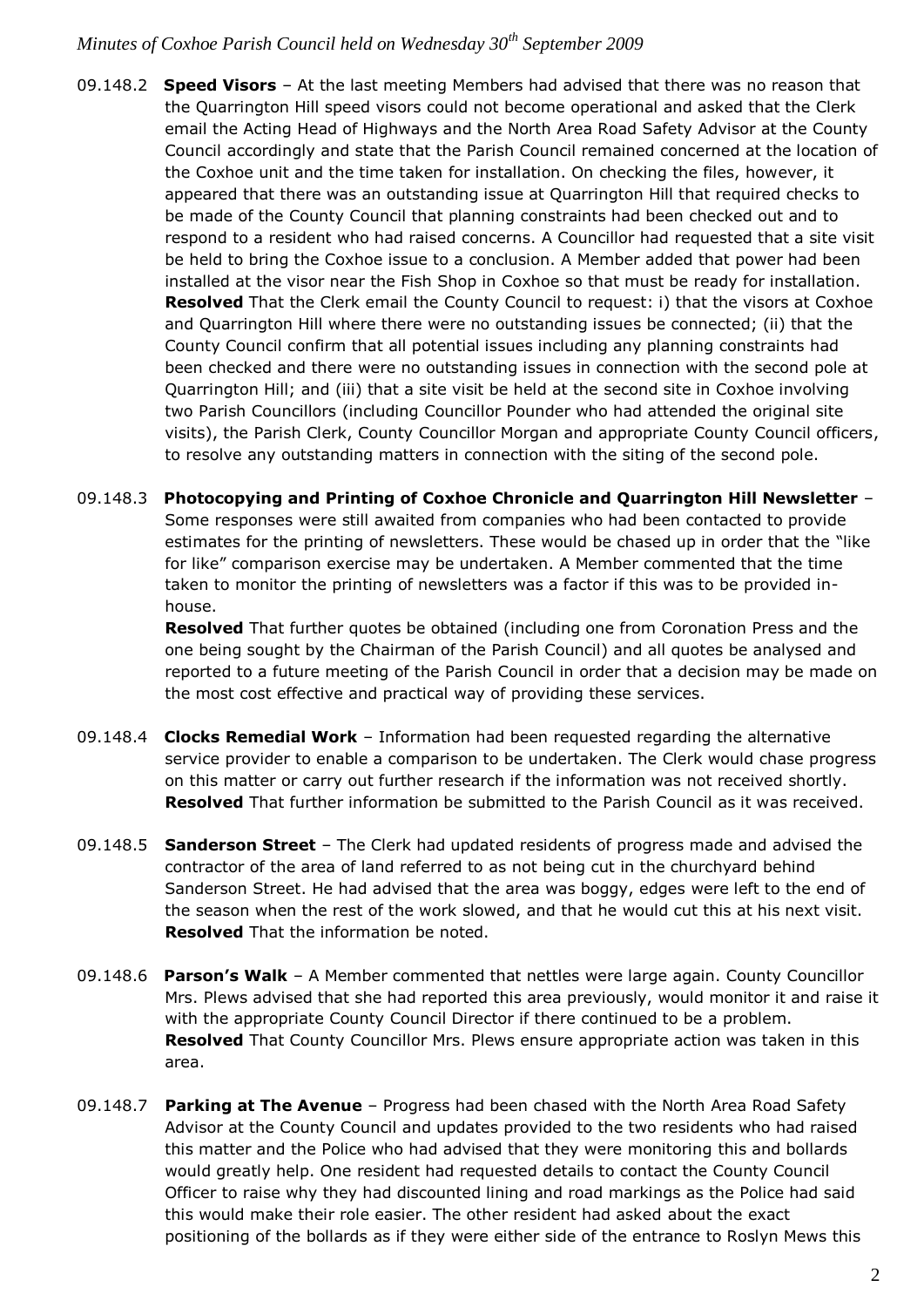would not assist her and vehicles could still block access to her home. The estimate had been received for the provision of three steel bollards in the footway at a total price of £760.46, inclusive of installation, to be split between the Parish Council and the County Councillors. The Chair explained the positioning of the bollards which would make it a lot more difficult to park in places that would cause obstructions. The County Council would not put hatching on footpaths and there was already a "Keep Clear" there. A Member added that there would still be access for prams and wheelchairs. Members agreed that any further requests for bollards would be discussed individually on their merits and that the County Council should be asked to replace those damaged in the Front Street and Cornforth Lane.

**Resolved** (i) That the Clerk be authorised to advise the County Council to proceed with the installation of the bollards at The Avenue, with the cost to be split between the Parish Council and the County Councillors, and update the two residents accordingly; (ii) That County Councillor Mrs. Plews ask the County Council to reinstate bollards that had been damaged at the Front Street, the Post Office and Cornforth Lane.

09.148.8 **Other Matters of Information – Update** – The Clerk had advised **CDALC** that the Parish Council were happy to re-nominate the existing postholders to the **Executive Committee**. She had enrolled on the **CILCA Mentoring Course** and the first session would be held 1<sup>st</sup> October 2009; had attended the **PAYE training** and made arrangements to attend further sessions; received notification that the **VAT training** was oversubscribed but she would be advised of further events; and had written the letter of support to the Leader of the County Council for the **City of Culture Bid**, as well as a similar letter following a further request from the County Council's Assistant Chief Executive's Office. A letter of thanks from Butterwick House Children's Hospice for the donation of £50 from the Parish Council was circulated. In view of the short timescale since the last meeting and the large workload, areas that had not yet been actioned were the **reports about the footpaths**, the links to be arranged for **Walking in Durham** and the GP Surgery, the meeting in connection with the **Street Furniture**, and the letters to the **Quarrington Hill allotment** holders in connection with fires.

**Resolved** (i) That the information be noted; (ii) the Clerk thank the resident of Wylam Terrace for her letter and compliments in connection with the footpaths and raise the concerns with Durham County and Cassop-cum-Quarrington Parish Councils; (iii) report the safety hazard at the footpath outside the Workingmen's Club to the County Council's environmental health section; (iv) pass details of the Council's website manager and of the editor of the Coxhoe Chronicle in order that the appropriate links and articles could be produced for the Walking in Durham website; (v) contact Coxhoe GP Surgery to try to get a link on the Council's website for the Surgery; (vi) arrange a Special Joint meeting involving Coxhoe Parish Council and Coxhoe Community Partnership to discuss the positioning and any necessary replacement of various street furniture in the Front Street (including notice boards and sign posts), with Durham County Council's Lighting Engineer being invited to the first part of the meeting to discuss the future plans for street lighting, so that the Partnership may apply for a grant; and (vii) remind all Quarrington Hill allotment holders in writing that fires are not permitted and of the potential fines, having checked the amounts with the Neighbourhood Warden.

**09.149 Minutes of Special Meeting** held on 15<sup>th</sup> September 2009: The recommendations were for approval in view of the number of Members in attendance at the meeting. Information provided by Premier Waste was circulated. Members agreed that there was no need to comment to the County Council on the Tarmac application for Cold Knuckles Quarry (**NOTE**: Councillor Dunn had **declared an interest** in this item). A Member advised that there was to be a tour of the joint stocks site on  $21<sup>st</sup>$  October 2009 if anyone wished to attend.

**Resolved** (i) That the minutes of the Special Meeting held on 15<sup>th</sup> September 2009 be approved and signed as a true record; (ii) That the Council not provide any comments on the Tarmac application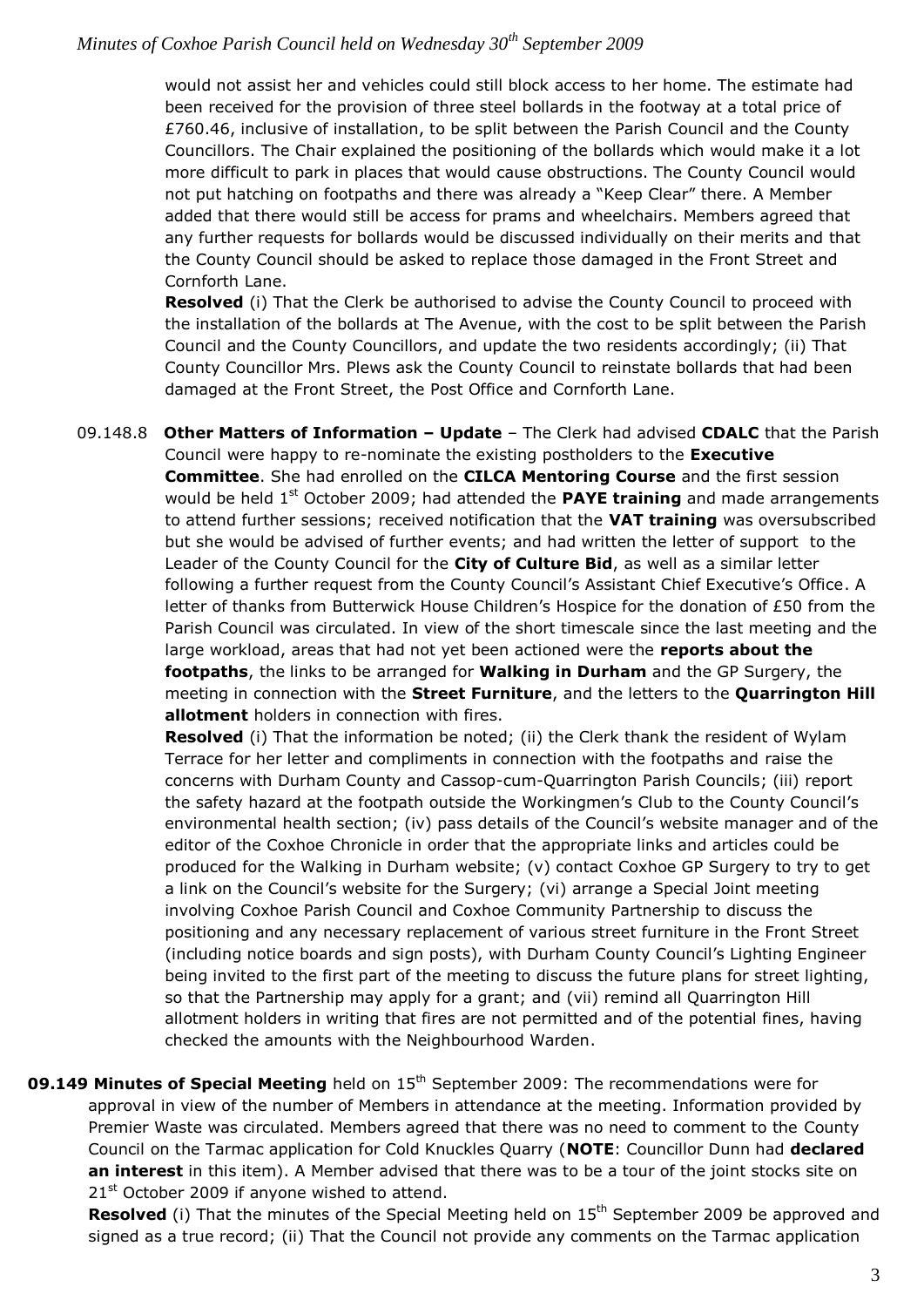for Cold Knuckles Quarry; (iii) That Councillors Pounder and Mayo be appointed as the Council's representatives on the Premier Waste Liaison Group and any ideas for restoration of the Waste Disposal Site be passed to them; (iv) That Premier Waste be thanked formally for their attendance at the meeting and be asked to undertake research into other reclamation projects that had been undertaken across the country in order that such ideas could be discussed.

- **09.150 Public Meeting held 22nd September 2009**: Representatives of the Primary Care Trust had attended a meeting in the Village Hall to update residents on the plans for a Medical Centre in Coxhoe. Roberta Blackman-Woods, M.P., and County Councillor Mrs. Plews had attended part of the meeting but had to leave to attend another meeting. The Vice-Chair of the Parish Council had updated the M.P. at her request and asked for her suggestions on how to proceed. The PCT representative had initially said that the G.P. Surgery had to lead the process, carry out more consultation (with other providers to see which services wanted to be part of the new centre, and with patients who were not in the Coxhoe Parish) and put together a full business case; but had then said that it was now down to him to move things forward to a meeting on  $12<sup>th</sup>$  November and that there was nothing more the community could do. Coxhoe was one of twenty projects being considered but was in a good position due to the infrastructure. A letter had been received from a resident asking if the Parish Council could find out at what stage the Doctors were with the plans and where the other two proposed sites were (the PCT had advised that there were three including the green area in the Masterplan). Members discussed where other potential sites may be and difficulties regarding such possible sites. They commented that lots of consultation had been undertaken, community support had been proven for a new practice and for it to be on the green, and the Parish Council needed to do everything possible to move progress on this matter. **Resolved** That a meeting be sought involving representatives of the Parish Council, Coxhoe G.P. Surgery and Darlington PCT and that the M.P. be updated in this regard.
- **09.151 Lighting to Rear of St. Mary's Church** The Council had previously agreed to arrange a site meeting with the Church Warden and Durham County Council Lighting Section to decide the locations for the lamps to the rear of the Church and to provide instructions for their installation by the County Council, based on advice as to location from the County Lighting Engineer. The Chairman had offered to investigate the possibility of the work being carried out at a lesser cost and report the results to the Parish Council. The locations had been agreed as the previous locations but moving one from the side to the corner of the building. The Chair needed details of the type of light fitting.  **Resolved** That Councillor Mrs. Hepplewhite provide details of the fittings to the Chair in order that he could investigate alternative costings prior to the meeting being arranged with the Church.
- **09.152 Quarrington Hill Cemetery** It had previously been agreed that the Chairman facilitate a meeting with the Diocese, complainant, Friends of St. Pauls Churchyard, Durham County Council, Coxhoe Parish Council and the Church Parish Council. The Chair had advised that it had not been possible to find a date suitable for all parties. Details were provided of further correspondence from the complainant. The letters clarifying that it was the Parochial Church Council rather than the Parish Council who was responsible for the churchyard would have been superceded by the meeting but the Chair advised that he had found when trying to set this up that there had in fact been a full scale meeting not so long ago. The Parish Council had not been advised of the publication date for the latest edition of the Quarrington Hill newsletter but the article that had been placed in the Coxhoe Chronicle clarifying that responsibility for churchyards was with the Parochial Church Councils would be placed in the next edition. Members considered that that was the only necessary action now as much time and resource had been spent on this matter which was not the Parish Council's remit and they had done everything they could. They clarified that the purpose of both newsletters was to relay positive news from the Parish Council and community groups to let residents know what was happening in the Parish and the final say for articles to be included should be with the Parish Council.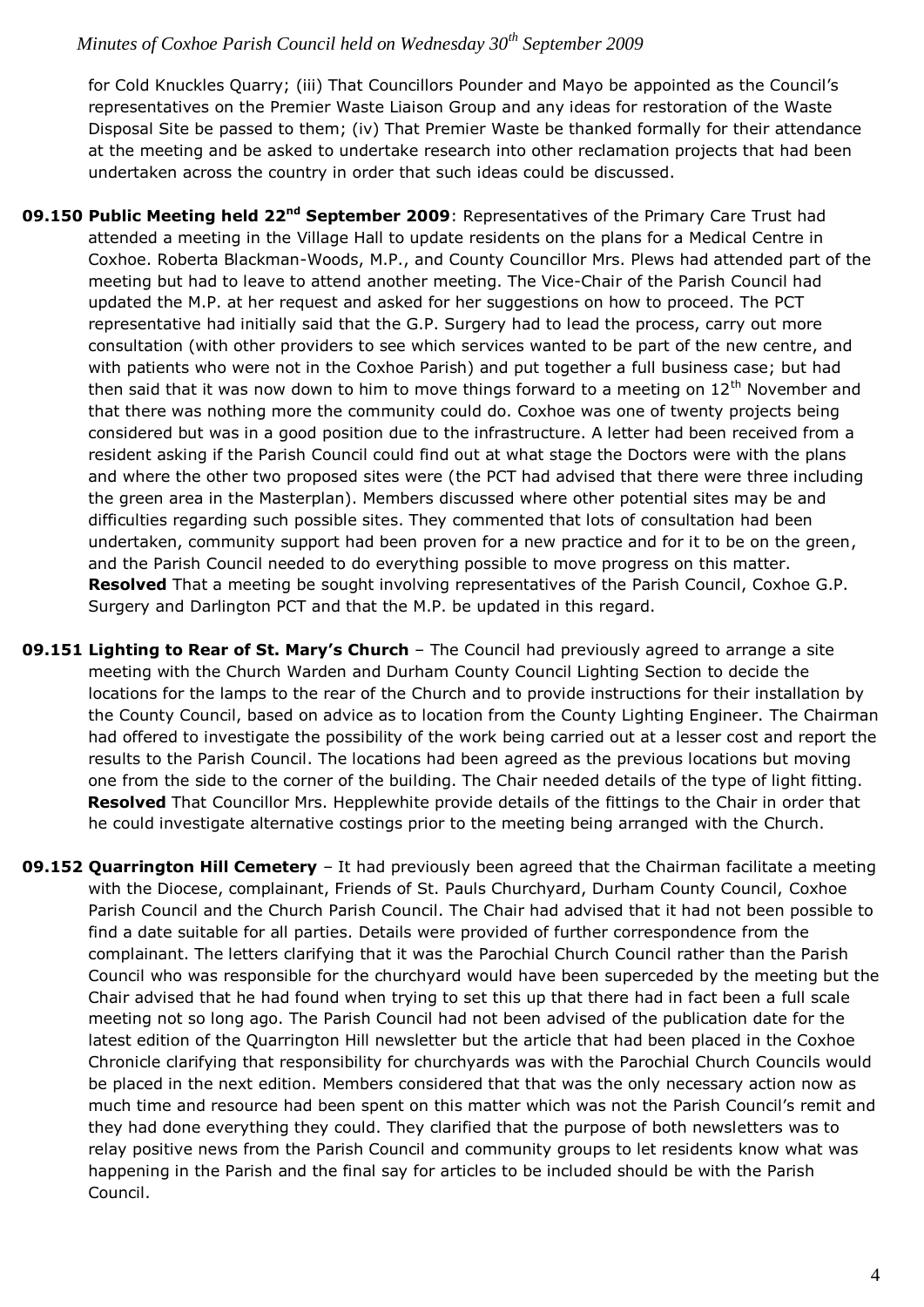**Resolved** That the Clerk ensure that the article clarifying that the Parochial Church Council has responsibility for the churchyards be placed in the next edition of the Quarrington Hill Village newsletter.

## **09.153 Correspondence:**

### 09.153.1 **Durham County Council (DCC):**

**(A) EDRC AAP Local Councils Committee** – The minutes of the meeting of 15th September 2009 had been circulated, together with the AAP Board structure and Working Group memberships requested at the meeting and the draft agenda for the meeting to be held on 17<sup>th</sup> November at Trimdon Station Community Centre. **Resolved** That the information be noted.

**(B) 28m of Fencing Outside Tip** – Members had asked at the last meeting for Durham County Council to be contacted if the second part of the fencing repairs had not been undertaken by the end of September 2009. The Clerk had requested an update and Joe Brain from the County Council was to provide a completion date from the contractor. She had reported the lighting not working on the access road to the tip and a Member advised that this had been rectified.

**Resolved** That the information be noted and the completion date for the fencing repairs be chased with the County Council.

**(C) Bus Information Strategy 2006-2011 Consultation Draft** – had been circulated, with comments requested prior to the meeting so that they could be provided to the County Council by 1<sup>st</sup> October 2009. No comments had been received. County Councillor Mrs. Plews had requested that Simon Day from the County Council call a public meeting to try to get better public transport in the area and she would chase progress on this matter with the Regeneration Director at the County Council. A Member added that a bus service from Coxhoe to Spennymoor would be a huge benefit, particularly for school children. **Resolved** That the information be noted.

### 09.153.2 **County Durham Association of Local Councils (CDALC):**

**(D) Durham Police Community Consultative Meeting** – would be held at Hett Village on  $21<sup>st</sup>$  October 2009 at 7.00 p.m.

**Resolved** That the information be noted.

**(E) Electoral Review in County Durham – Stage 3** – The report on the Boundary Committee's Review of Electoral Wards for County Durham had included a recommendation for three County Councillors for the Coxhoe division which would include Bowburn and Cornforth. Comments provided by December  $7<sup>th</sup>$  would be looked at prior to a final recommendation expected in Spring 2010. Members discussed the additional workload that may be produced by the variation resulting in additional percentage of voters for the area; the aspirations of Cornforth; Members' views of where communities lay; and how other variations around Bowburn and Cornforth would affect representation and the aspirations of the communities. Motions to support Cornforth being aligned in accordance with their aspirations (with Shadforth being in the Coxhoe division); Cornforth being where they wanted and Bowburn being with Coxhoe; and Cornforth being aligned as at present and the remainder as set out; and for the status quo; all fell.

**Resolved** That as Members had varying views on this, no collective comments be put forward at the present time; that Members could comment on the proposals as individuals and the Council could discuss this further at the next meeting if anyone wanted the Council to put forward a collective view.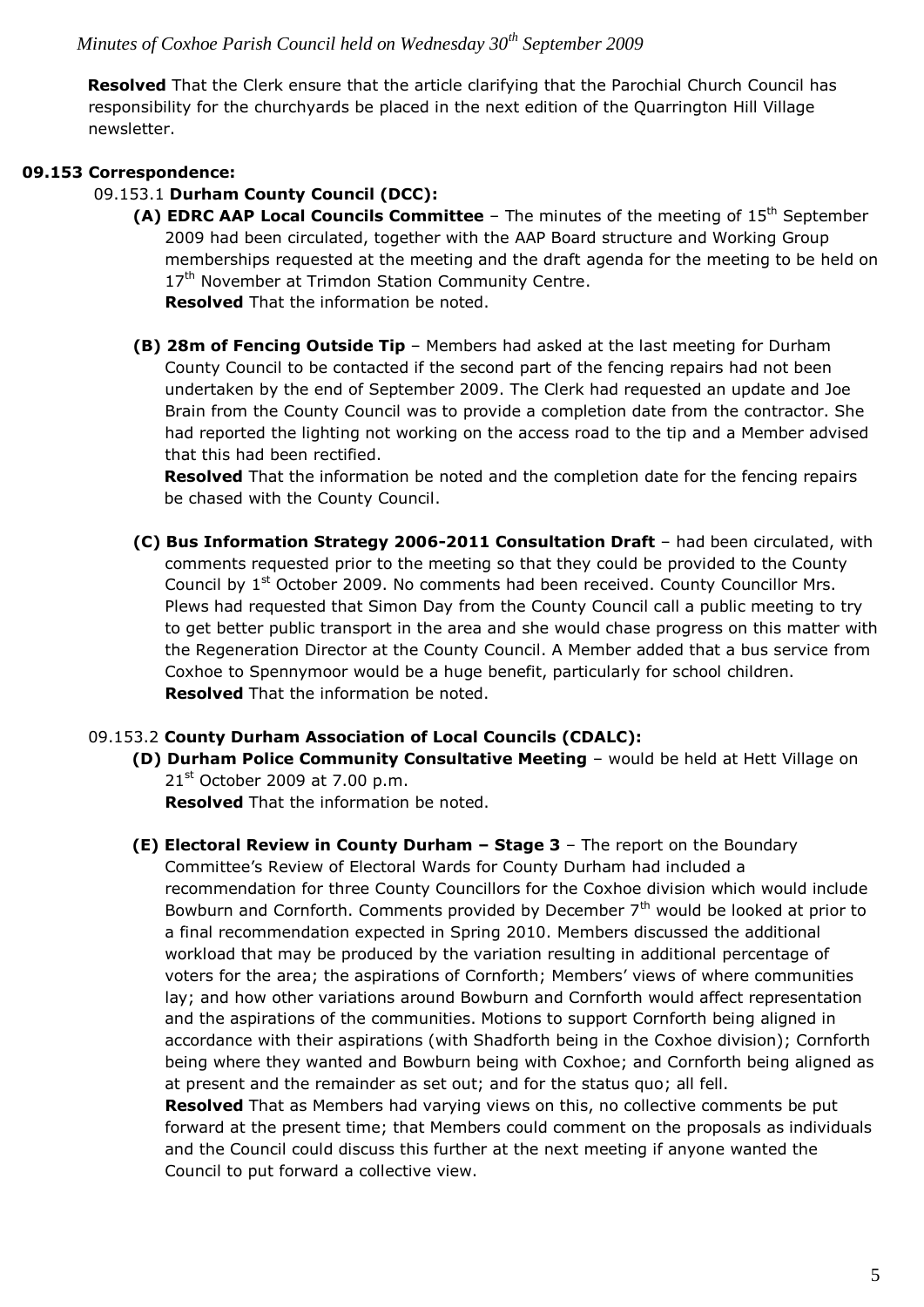- **(F) County Training Partnership Update September 2009** Details of free planning training sessions available for up to three representatives from each Parish Council had been circulated. The date for the Durham session coincided with the next Council meeting. **Resolved** That Councillor Smith and the Clerk attend one of the sessions to be held at nearby Council offices.
- **(G) "It Takes All Sorts" -** Details of a booklet launched at the NALC national conference had been provided and one copy was available for circulation. It clarified the duties of Local Councils and gave examples of Councillors' backgrounds. **Resolved** That the information be noted.
- **(H) Overflow Participatory Budgeting Event** The previous event held at County Hall on 3<sup>rd</sup> September had been attended by Councillors Pounder and Smith and the Clerk. A second overflow event was to be held in Ferryhill on  $21<sup>st</sup>$  October. The Clerk would make arrangements for attendance by anyone interested. **Resolved** That the information be noted.
- **(I) NALC's Local Council Awards 2009 –** Information had been circulated advising that nominations were required by  $30<sup>th</sup>$  November 2009. **Resolved** That the information be noted.
- **(J) NALC E-Bulletin Briefing**  had been circulated. **Resolved** That the information be noted.
- **(K) Pay Settlement 2009/10**  The national negotiations had concluded and agreement had been reached that resulted in a 1% increase for the Clerk backdated to  $1<sup>st</sup>$  April 2009. It was commented that whilst the increase was small, it was better than some organisations would be able to provide in the current economic climate. **Resolved** That the information be noted and the backdated increase be paid.
	-
- **(L) Local Councils Charter – Consultation Document**  had been circulated. The document included what Councils should expect of each other e.g. response times; sounded positive about exploration of devolved service delivery and finance following function and about the production of a handbook of advice and support for Local Councils; and contained a handy set of contact numbers. The Local Council Clerks Network were pushing to have more information available for licensing and any progress on this would be reported to Members.

**Resolved** That the latest version of the Local Councils Charter be noted.

### **09.154 Remembrance Day Poppy Wreaths:** Members discussed arrangements for 2009.

 **Resolved** That the Clerk ensure that poppy wreaths were being ordered by Mary Egglestone for Coxhoe Village Hall and Clive Lawson for Quarrington Hill Community Centre; that authority be granted as in previous years for this expenditure to be recharged to the Parish Council as Section 137 donations; and that an item be placed on the agenda for the October meeting for discussion as to Parish Council representatives available to lay the wreaths at the Remembrance Day Services.

**09.155 Coxhoe Community Partnership:** Invitations to the opening event for the Village Hall Memorial Garden and Entrance on 26<sup>th</sup> September 2009 had been sent to all Parish Councillors. Members commended the function and asked that the Parish Council's appreciation be recorded in the minutes, including that the Partnership had delivered part of the Parish Plan in carrying out this important work. Members complimented Tudhoe Grange School Band's performance and a Member stated that it would be good to have an annual concert at the Village Hall with school bands and dance class performances. The work to the Garden could mean that Christmas lights may be able to be connected. A Member of the Partnership advised that they would ascertain whether there were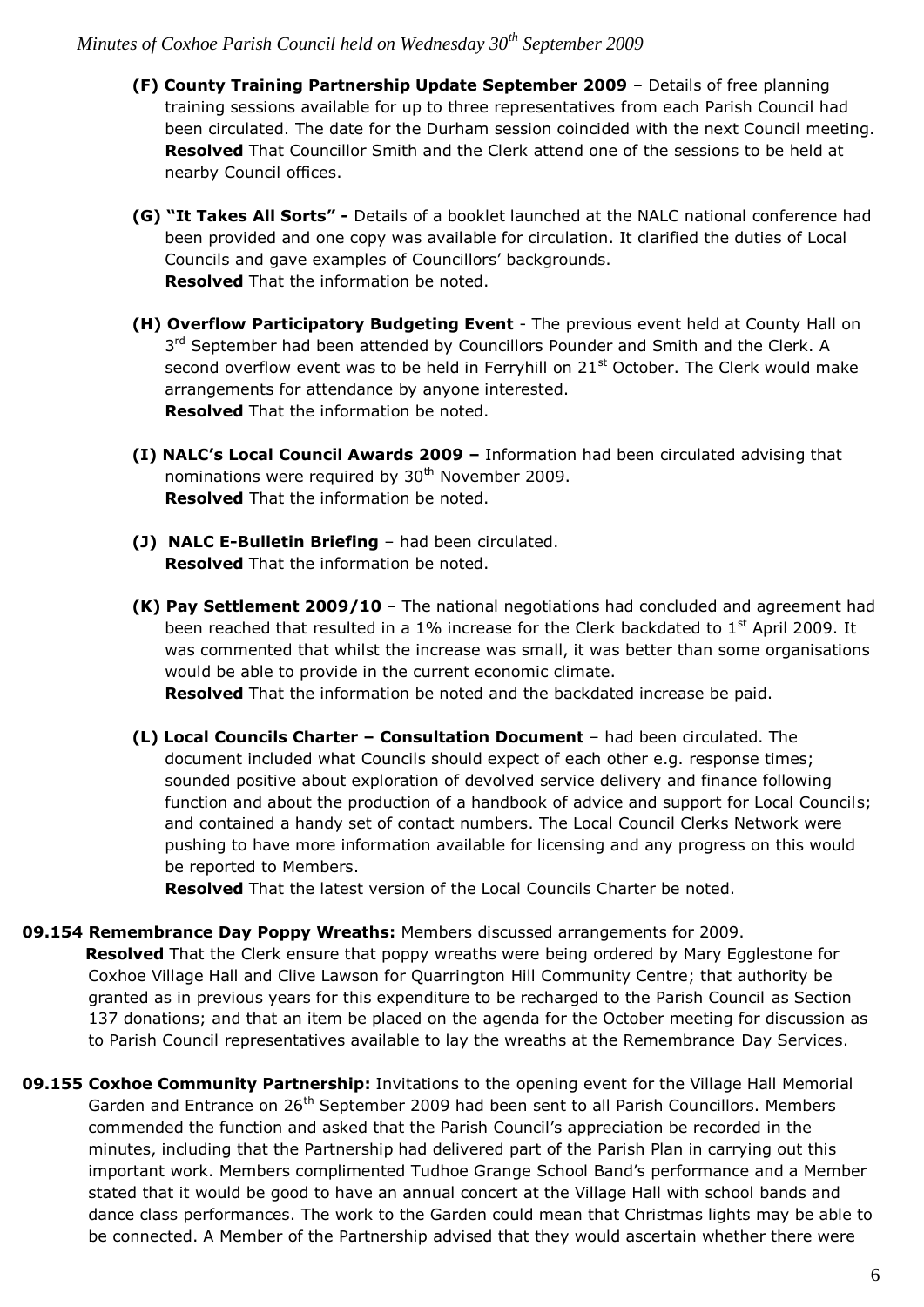sufficient funds remaining for the electric supply and the purchase of Christmas lights, and would investigate the practicalities of disconnecting the Memorial Garden lights and connecting Christmas lights. The Partnership was meeting with the County Council Lighting Section the following day to discuss a connection to the street lighting. Other areas raised, including planters, could be discussed at the joint meeting to be arranged between the Parish Council and the Partnership.

The Projects Update for September 2009 had been circulated. A Member gave details of improvements being made to cycle routes and footpaths in the area under Stage 2 of the Cycle Routes project and advised that it was hoped to secure funding shortly for Stage 3. It was requested that maps of the routes be placed in the notice boards in both villages. Funding for internal doors at the Village Hall may be applied for once the costs were known. "Young people" was often a topic of discussion at the Partnership meetings. It was considered that a Youth Council would be a good idea and this was being pushed for at the AAP Working Group, as was working in partnership with the Leisure Centre.

**Resolved** (i) That the information be noted; (ii) the practicalities with regard to the provision of Christmas lights at the Village Hall / Memorial Garden be investigated and (iii) the Partnership member provide a map of the Cycle Routes for display in the notice boards.

**09.156 Quarrington Hill Village Partnership:** The agenda for 30<sup>th</sup> September had been circulated. This included an item for discussion on the Parish Council's request that meetings be held on separate nights in order that all appropriate parties may attend meetings of both organisations. The Clerk had not been advised of the publication date for the Quarrington Hill Village newsletter and would ensure that the Parish Council article was included in the next issue. Members discussed the running of the Partnership and concluded that the operations of the Partnerships in both villages were matters for the Partnerships, not the Parish Council. The Parish Council needed to remain impartial and not become involved in Partnership business.

**Resolved** That the information be noted and the Parish Council remain impartial with regard to the business of the two Partnerships in the Parish area and not become involved in their running.

**09.157 Crowtrees Heritage Group**: No correspondence had been received since the last meeting. **Resolved** That the information be noted.

**09.158 Allotments – Coxhoe – request for keeping of bees:** The Secretary to the Willow Cottages Allotment Association was asking for the Council's position regarding the keeping of bees on his allotment plot. (**NOTE**: Councillor Dunn **declared a non-prejudicial interest** as he worked for the same organisation as the applicant.) The Secretary wished to put one or two hives on his plot and had advised that he would become a Member of the National Beekeepers Association, would have public liability insurance cover relating to the bees, and that his site was away from anyone else and from the public route. The lease with the Association stated that nothing should be done on the allotment areas which might be or become a nuisance or unreasonable annoyance to the owners and occupiers of adjoining or neighbouring land or allotment tenants. General provisions allowed the keeping of bees on allotment gardens provided the allotments were occupied mainly for cultivation and had the prior consent of the Council. The Allotments and Services Development Officer at the County Council had previously stated that the Parish Council could put restrictions in agreements on the keeping of animals other than hens or rabbits or allow limited numbers. Members discussed the request, including that there were few residents nearby and that there was a national shortage of bees.

**Resolved** That the Secretary to the Association be advised that the Council will allow him to keep a maximum of two bee hives on his allotment plot, subject to him carrying out consultation with the other plot holders, the nearby farmer and resident, and their having no objection; and to him becoming a Member of the National Beekeepers Association and having public liability insurance cover in relation to the bees; and to the keeping of the bees not becoming a nuisance or unreasonable annoyance to owners and occupiers of adjoining or neighbouring land or allotment tenants in the future.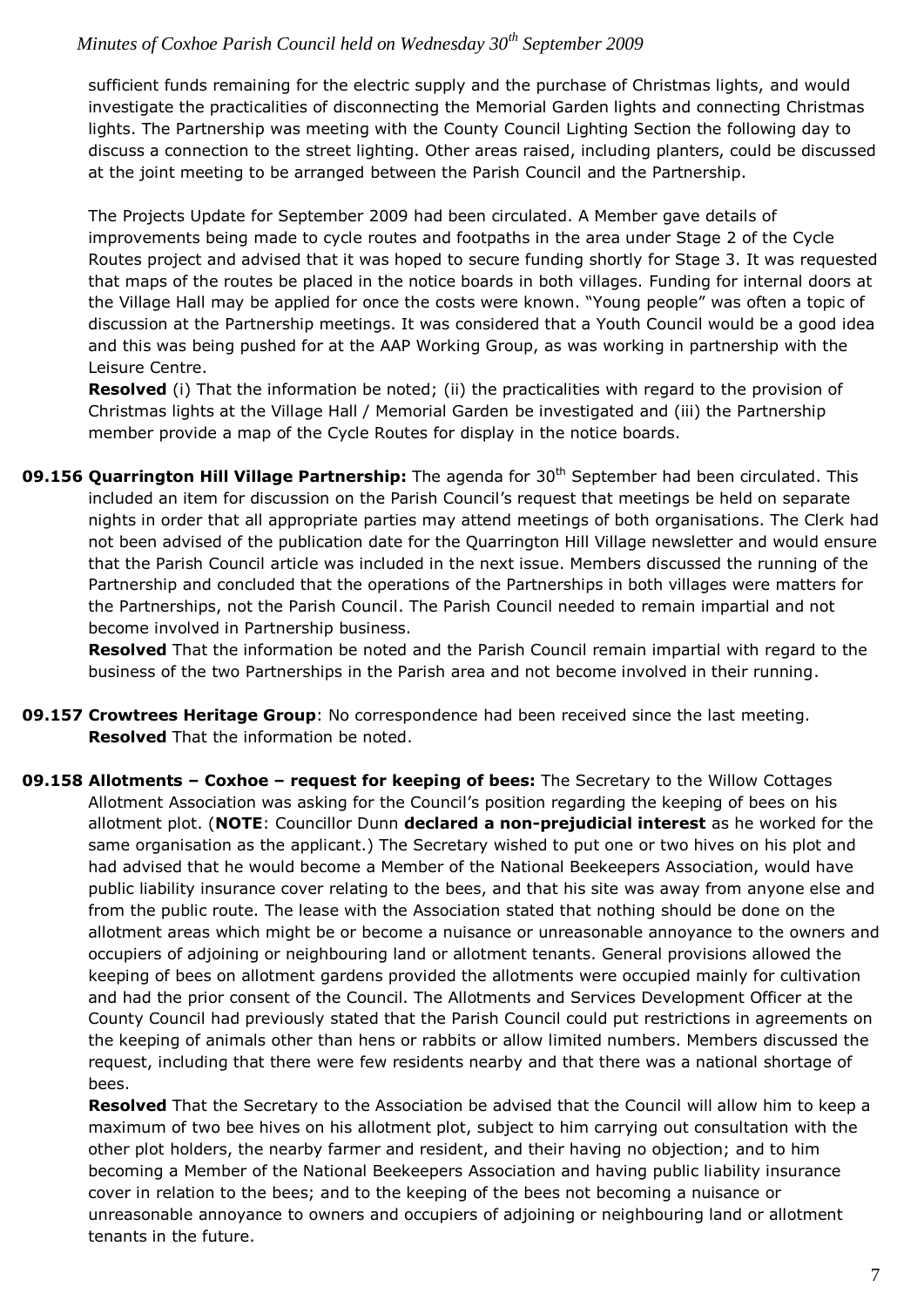- **09.159 Allotments – Quarrington Hill – request for assistance with fencing:** A lessee of two plots at Quarrington Hill had enquired into the possibility of the Council providing fencing at the site. He had provided costs previously and advised that the holders would install the fencing if the Parish Council would purchase the materials. Members advised that the rents were very low to reflect the condition of the site and that the intention was to have the land (currently leased from the County Council) transferred into the ownership of the Parish Council and then encourage the allotment holders to form an Association in order that they could take day-to-day responsibility for the allotments as at Willow Cottages and be eligible to apply for grants to improve the allotments. **Resolved** That the allotment holder be advised of the current situation.
- **09.160 Web Statistics:** had been circulated for the period 14<sup>th</sup> to 28<sup>th</sup> September 2009. **Resolved** That the information be noted.

### **09.161 Finance:**

09.161.1 **Budget Update:** A full reconciliation had been carried out during the month. A summary was circulated detailing the balance at the beginning of the year, all income and expenditure during the year, and how (with the unpresented income and expenditure to date reconciled) this equated with the latest bank statement figures. Budget figures for the year were to be confirmed in order that figures may be provided for income and expenditure against budget for the six month period. A VAT return would be submitted for the expenditure to date. Members commented that the statement was easily understood and that the summary sheet would be useful every month.

 **Resolved** That the information be noted and further details be provided as available, with a summary sheet submitted to Members monthly.

09.161.2 **Accounts for payment** – Details of financial payments required for the month had been circulated, together with the month end bank balances figure after the expenditure. The Clerk was currently working approximately twice the hours set by the job advertisement and would continue to record additional hours worked above the 75 per month currently being claimed, with the position to be reviewed in a couple of months. Members commented that the Parish Council was proactive, there were a lot of ongoing and outstanding major projects, and they were happy that the Clerk prioritise all actions in consultation with the Chairman and Vice-Chairman of the Council and that the situation be reviewed, with additional hours being paid after a couple of months if the workload did not decrease. **Resolved** (i) That all payments presented be signed and paid;

| <b>Creditor</b>             | <b>Reason</b>                           |         |
|-----------------------------|-----------------------------------------|---------|
| <b>TP Gardens</b>           | Grass cutting services                  | 420.00  |
| Northumbrian Water          | Water to Quarrington Hill Allotments    | 78.43   |
| <b>Total Business Group</b> | Copier Contract                         | 41.40   |
| Durham City District CVS    | Printing of newsletters - Coxhoe and QH | 405.00  |
| 3 Mobile                    | Broadband August & Mobile May to August | 93.90   |
| M. Forster                  | Clerk Salary & postage                  |         |
| Post Office Ltd.            | HMRC - NI & Tax Contributions           |         |
| <b>Thinford Nurseries</b>   | Hanging Baskets and Planters - June/Aug | 4644.97 |

(ii) That the Clerk continue to record hours worked additional to the 75 per month currently being claimed and the situation be reviewed with the Chairman and Vice-Chairman after a couple of months.

**09.162 Planning Applications:** Details had been circulated of planning applications that had been determined under delegated authority from  $14<sup>th</sup>$  to 28<sup>th</sup> September 2009. At the last meeting a Member had raised a query relating to application 392 for 2 dwellings at Garden Terrace. The Clerk had checked with the County Council and this application had been refused. The County's delegated list would be amended to accord. Details had also been circulated of planning applications notified by